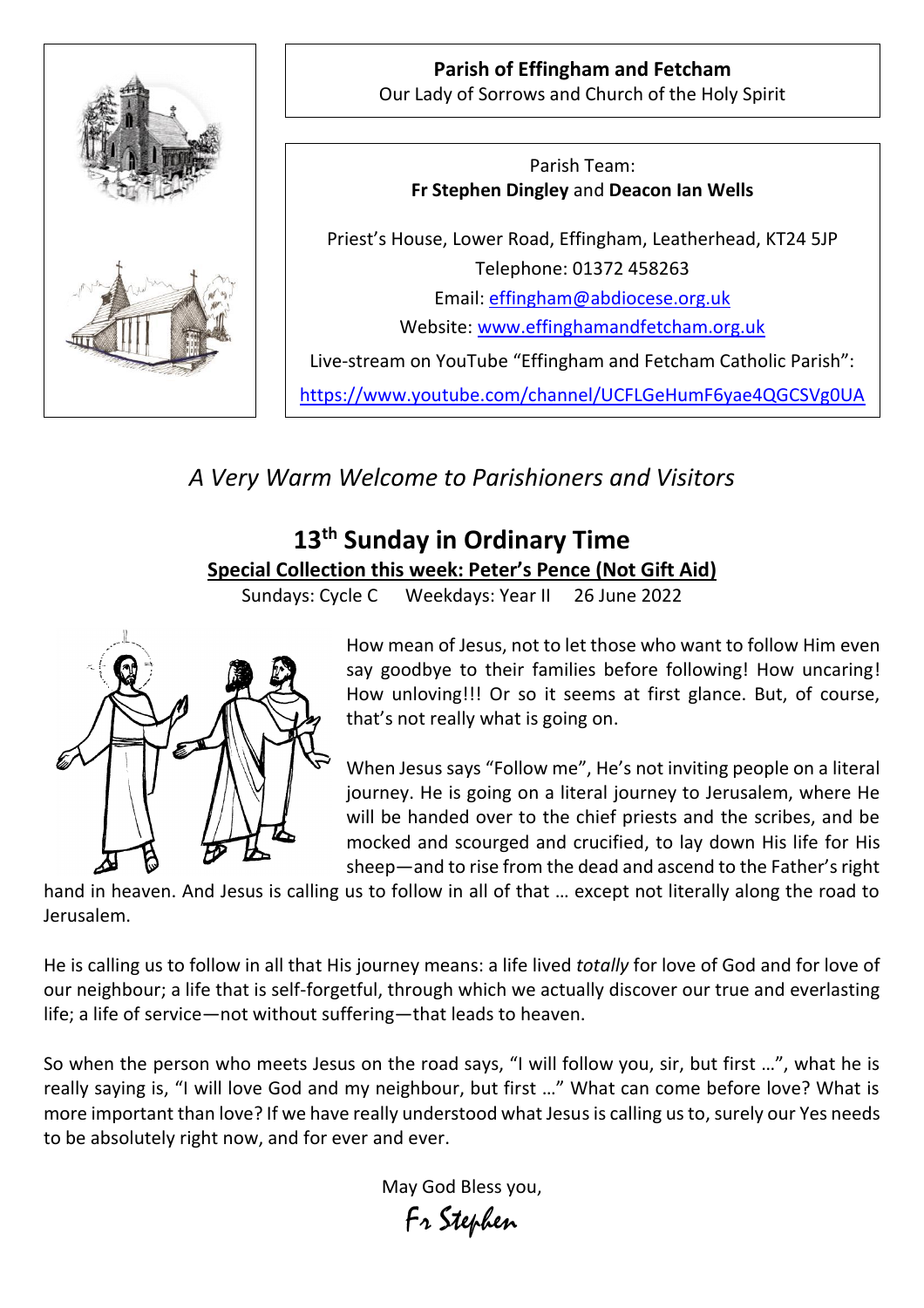# *This Week*

**Special Collection THIS week: Peter's Pence (Not Gift Aid).** The Peter's Pence collection is a gesture of solidarity through which every member of the faithful can participate in the activity of the Pope as Pastor of the universal Church.

# **THIS Sunday 26 June – Parish Picnic & 10th World Meeting of Families**

The picnic will be held in the Presbytery garden and St Alphege Hall, starting at 1 pm. Please bring your own:

- Food and drink for you and your family
- Glasses, plates and cutlery
- Tables and chairs / picnic rug (some tables and chairs from the hall will also be available)
- Sun cream and umbrellas (you know what the English summer is like!)



This year we combine our annual parish event with the "World Meeting of Families", which happens every three years and

was created by Pope St John Paul II to celebrate all the wonder of family life. We will have some great activities for children and family prayer stations, and hopefully we can join Pope Francis on the live-stream for a joint prayer.

**Holy Day of Obligation.** This Wednesday 29 June is the Solemnity of Saints Peter & Paul. There are two Masses in the parish: **9.00 am at St Teresa's School and 8 pm at HS.**

Change to Mass. Friday's Mass this week (1st July) will be moved from its normal time to 9.15 am, still at HS.

### **Fr Stephen's Silver Jubilee**

On Tuesday the 19 July, Fr Stephen celebrates the 25<sup>th</sup> anniversary of his Ordination to the Priesthood. We plan as a Parish to mark this occasion with a concelebrated Mass at 6:30 pm, followed by a Reception. To help us plan this event, we ask you to let us know through the Parish Office, preferably by email, whether you will be able to join us for the evening. We need to know numbers as soon as possible, including the number of children below the age of 10 years. (The easiest way to let us know if you are coming is to reply to the separate parish circulation email on this matter that was sent out on Thursday 23 June or alternatively give your details to the volunteers with sign-up sheets after each Mass this weekend.) Thank you.

**Sycamore**. Many thanks to everyone who came along to our Sycamore Evangelisation evenings and made them such a success, and especially to Graham and Kate Paulson for magnificent organisation, and everyone who helped with the catering. For those who are exploring the faith for the first time, or returning after a gap, there will be some follow-up evenings in the autumn. If you did not sign the list, but are interested, please just let the parish know by email or phone.

#### *Next Week*

**Children's Liturgy of the Word**. We will have Children's Liturgy of the Word at the 11 am Mass at Fetcham on 3 and 17 July, and then take a break for the summer holidays. It will resume after the holidays on the first and third Sundays of every month during term times.

**Food donations** for those needing support can always be left in the box in the porch of each church, for onward distribution. Many thanks.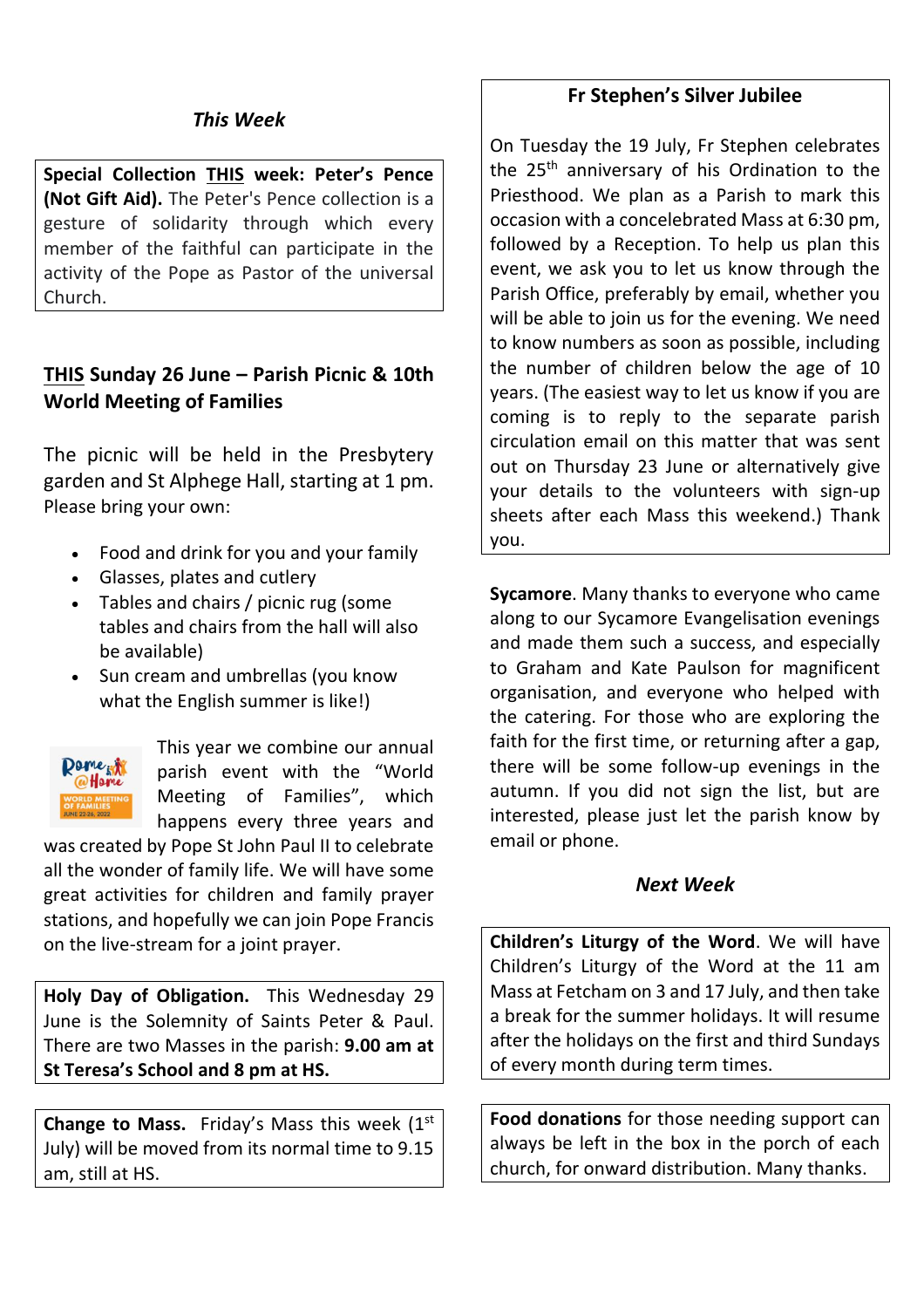# *General*



**Elsie Regnault** would like to say thank you to all for their prayers and generosity – and to those who were able to join her last Saturday morning to

help her celebrate. She had a great time.

# **Calling all Tigers, Seves and Lauras**



The parish is hosting a golf day at the Drift Golf Club NEXT Sunday afternoon  $3<sup>rd</sup>$  July. The event is open to all parishioners and friends so if you are a golfer or know someone who needs an excuse to get their clubs out, please get involved. It should be a fun afternoon and an opportunity to meet some new people.

The aim is to pair people up into teams to add a little competitive edge. Prizes will be awarded to the best team on the day, the longest drive and nearest the pin. At the time of going to press, only the last couple of spaces are still available so please act quickly if you want to play. If you would like to sign up or would like more information please contact Chris Tailby at [chris@tailby.net](mailto:chris@tailby.net) or Graham Paulson at [grahammpaulson@gmail.com](mailto:grahammpaulson@gmail.com) .

**Taizé Prayer** is to be held at St Lawrence, Effingham on Sunday 3 July at 6 pm. The Taizé Prayer service is an ecumenical contemplative space - all are welcome.



#### **Supporting the People of Ukraine**.

For information from our diocese on offering accommodation to Ukrainian refugees, how to donate, and some prayers, click on:

[https://www.abdiocese.org.uk/news/how-can](https://www.abdiocese.org.uk/news/how-can-our-community-and-parishes-can-help-the-people-of-ukraine)[our-community-and-parishes-can-help-the](https://www.abdiocese.org.uk/news/how-can-our-community-and-parishes-can-help-the-people-of-ukraine)[people-of-ukraine](https://www.abdiocese.org.uk/news/how-can-our-community-and-parishes-can-help-the-people-of-ukraine)



**Keen walkers – Save the Dates!** Following on from the successful New Evangelisation parish walks, Kathy Medlicott

and I thought it might be fun to have regular (possibly monthly) parish walks. These will be local and designed for keen, fairly fit walkers. We have two initial dates in mind, 16 July and 3 September – Saturday afternoons at 2.00 pm. More details nearer the time.Annette Turner

# **Young Adults (18-35) North Downs Walk – Saturday 2 July 11.30-3.00 pm**

We gather together for Mass at St Joseph's in Dorking and then explore the local area together, joined by members of the Diocesan Vocations Team – have your best questions ready! Contact our Diocesan Youth Adviser for more details [lizzie.wakeling@abdiocese.org.uk](mailto:lizzie.wakeling@abdiocese.org.uk)

| Please pray for all those in our Parish who are |                         |  |  |  |
|-------------------------------------------------|-------------------------|--|--|--|
| sick:                                           |                         |  |  |  |
| <b>Marie Bliss</b>                              | Janet Morgan            |  |  |  |
| <b>Michael Boultard</b>                         | Jim Morgan              |  |  |  |
| Sue Brackenbury                                 | Paddy Payne             |  |  |  |
| <b>Christopher Browne</b>                       | <b>Maureen Rennison</b> |  |  |  |
| Amy Chapman                                     | Piers Ripley-Duggan     |  |  |  |
| Maggi Cooke                                     | <b>Allison Roberts</b>  |  |  |  |
| John Donovan                                    | Jean Rowlandson         |  |  |  |
| Mary Doran                                      | <b>Karen Silver</b>     |  |  |  |
| Mary Hefford                                    | Jenny Smith             |  |  |  |
| Derek Knott                                     | <b>Pat Turton</b>       |  |  |  |
| Tessa Knott                                     | <b>Simon Turton</b>     |  |  |  |
| Gillian Lake                                    | Andrea Vaughan          |  |  |  |
| Noreen Landers                                  | Alf Wiggins             |  |  |  |
| Joanna Mills                                    |                         |  |  |  |